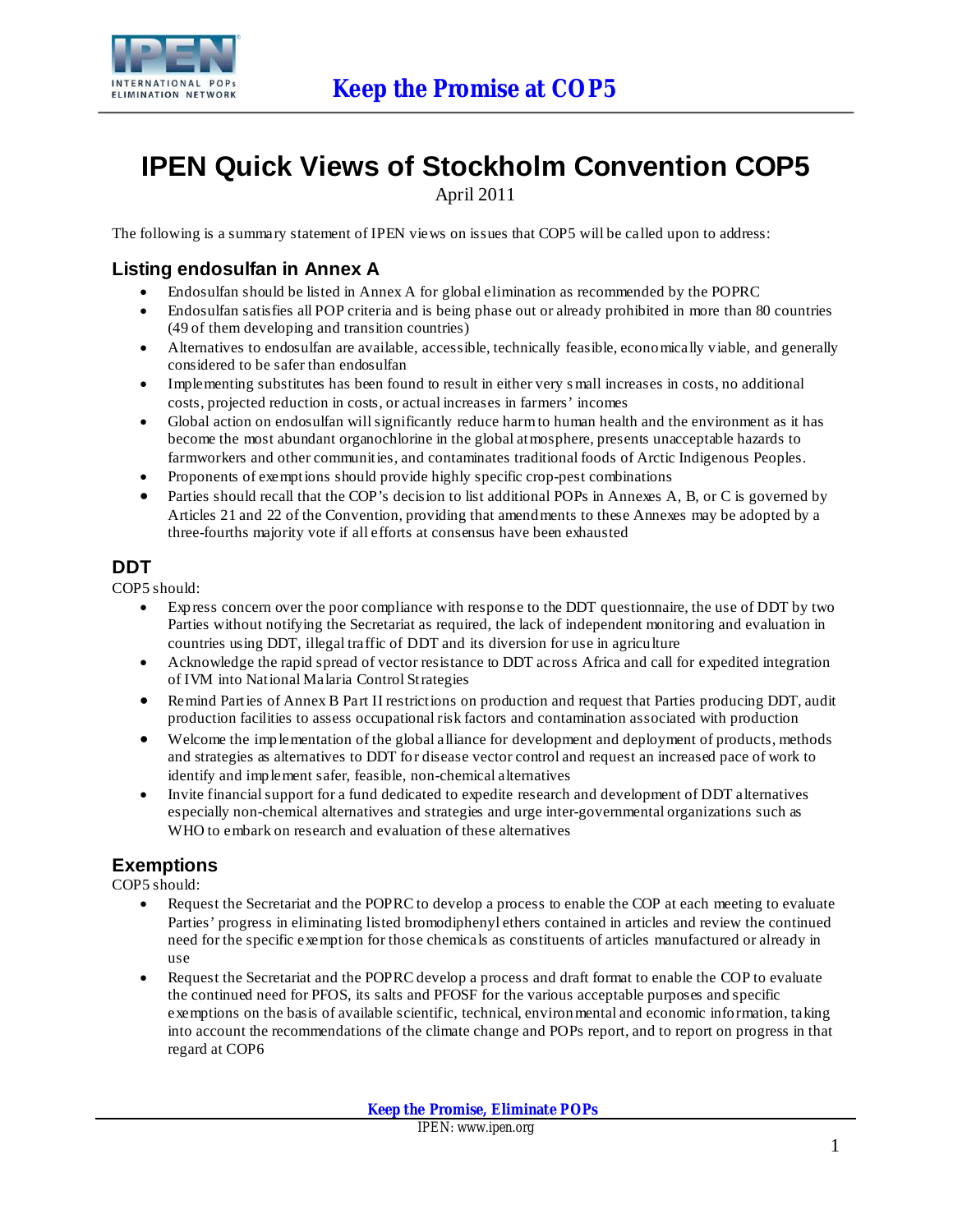# **Keep the Promise at COP5**



- Amend the forms required for notification and acceptable uses to include requirements set forth in the POPRC alternatives guidance document<sup>1</sup> by adding the following:
	- o A description of the functionality and use of the listed persistent organic pollutant or candidate chemical and clear identification of the use category
	- o An explanation of why the exemption is technically or scientifically necessary and why potential alternatives are not technically or scientifically viable. This should include how the proposed use is distinct fromother examples of alternatives for similar uses. If known, an assessment of what is in the research pipeline for alternatives should be provided
	- o A description of potential alternative processes, products, materials or systems that eliminate the need for the chemical. The research should have a broader focus than simply chemical substitutes, and include alternative processes and products
	- o A list of sources researched, which could include research and government institutions, relevant technical journals, patent searches, equivalent end-users, non-governmental organizations familiar with the proposed chemical and its end uses, and indigenous groups with traditional knowledge that may have alternative solutions
	- o If possible a substitution plan should be provided, including steps that need to be taken to develop a viable substitute

### **Elimination of brominated diphenyl ethers from the waste stream**

COP5 should welcome the recommendations of the POPRC on the elimination of bromodiphenyl ethers fromthe waste stream, request special consideration by developed country Parties to implement the POPRC recommendations, and request the Secretariat to update COP6 on efforts to eliminate brominated diphenyl ethers fromthe recycling streams as swiftly as possible. COP5 should request developed country Parties and other Parties practicing recycling of materials containing brominated diphenyl ethers to:

- Notify the Secretariat of their intent to use this exemption in accordance with Decision SC-4/14
- Immediately stop the export of these materials except for the purpose of environmentally sound disposal
- · Rapidly implement effective screening and separation techniques to separate materials containing the substances before recycling proceeds
- · Minimize occupational exposure and assess occupational exposures of staff working in facilities where articles and wastes potentially containing brominated diphenyl ethers are stored, sorted, treated, recycled, recovered or disposed
- · Promote and facilitate public awareness-raising on the potential harm of materials containing polybrominated diphenyl ethers currently in use
- · Generate and collect information on releases of brominated diphenyl ethers and unintentionally produced brominated organic compounds such as polybrominated dibenzodioxins and polybrominated dibenzofurans (PBDD/PBDF) in emissions to air and in the solid residues fromthermal processes used in treating materials contaminated with brominated diphenyl ethers
- Report on their efforts to eliminate brominated diphenyl ethers from the recycling streams as swiftly as possible during the interim period between COP5 and COP6

# **Risk reduction for PFOS, its salts, and PFOSF**

COP5 should welcome the recommendations of the POPRC on risk reduction for PFOS, its salts and PFOSF, request Parties making use of the specific exemptions and acceptable purposes for these substances to notify the Secretariat of their intent, and request the Secretariat to update COP6 on efforts to reduce and eliminate PFOS, its salts, and PFOSF use as swiftly as possible. COP5 should request Parties using PFOS, its salts and PFOSF to:

- · Promote development and implementation of best available techniques and best environmental practices destruction technologies for wastes containing PFOS in current production and industrial uses of PFOS as specified in Article 6
- Strictly monitor landfills and treat leachate found to contain these substances according to requirements of Article 6

<sup>-</sup><sup>1</sup> Stockholm Convention POPRC (2009) Guidance on considerations related to alternatives and substitutes for listed persistent organic pollutants and candidate chemicals, UNEP/POPS/POPRC.5/10/Add.1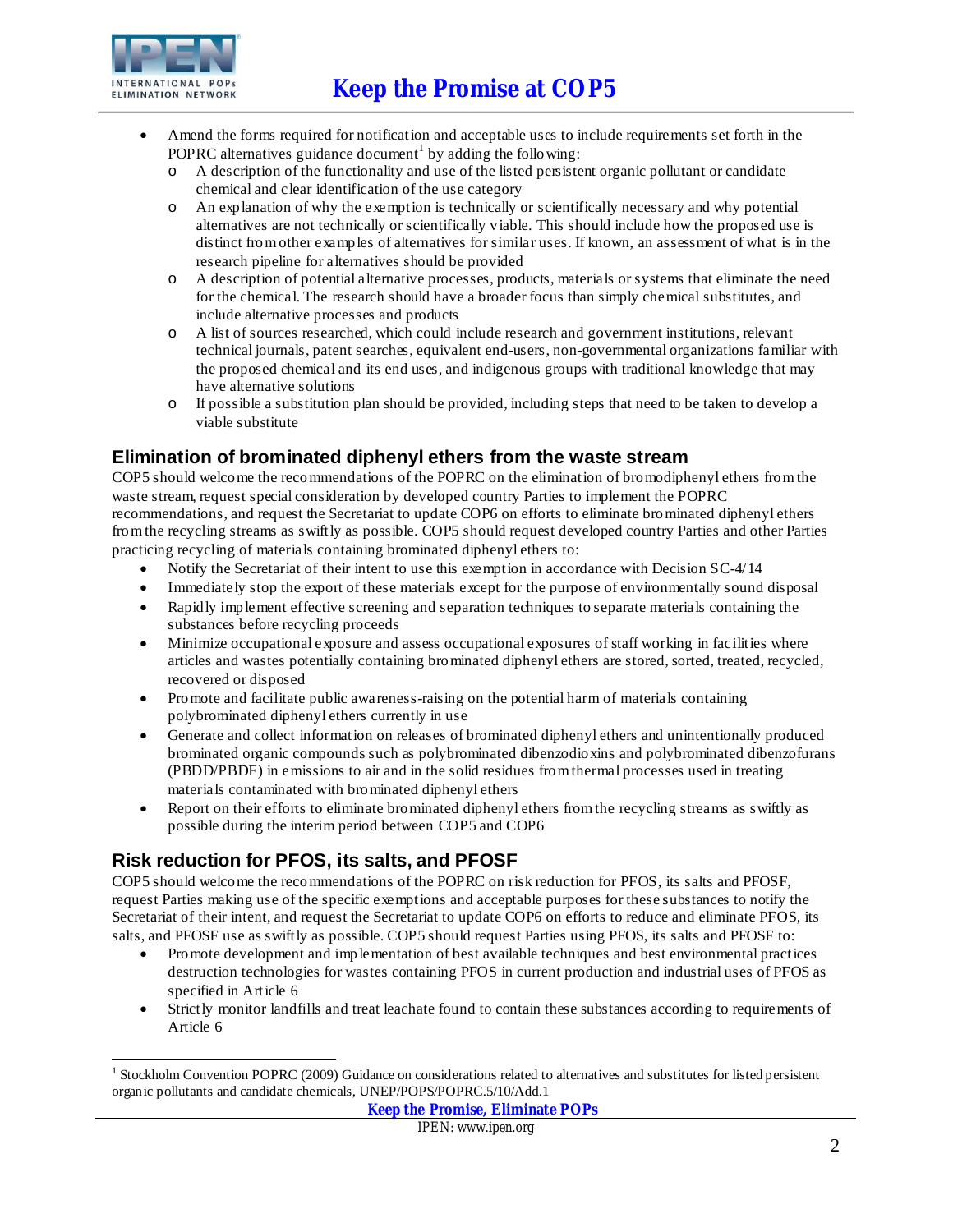

- · Identify and cease using stocks containing PFOS (fire-fighting foams, carpets and others)
- Establish and implement a strategy for identifying and monitoring sites contaminated with PFOS in accordance with Article 6 of the Convention
- · Request relevant industries to report to national governments current and historical practices in use, emissions, and managing sludge
- · Halt the practice of applying biosolids or sewage sludge contaminated with these substances to agricultural areas or other dispersive practices
- · Minimize with the goal of eliminating occupational exposures and assess occupational exposures of staff working in facilities where these substances are stored and used
- · Promote and facilitate public awareness-raising on the potential harm of the substances and materials containing them
- · Report on their efforts to eliminate PFOS, its salts, and PFOSF use as swiftly as possible during the interim period between COP5 and COP6

#### **Measures to reduce or eliminate releases from wastes**

COP5 should:

- · Modify the proposed language in Para 7d of Document 12 to reinforce synergies and ensure that the Stockholm Convention cooperates with the Basel Convention as stated in Article 6. The current language cedes authority for various tasks to Basel instead of promoting synergies and cooperation. Proposed language for paragraph 7d: *Invites the Conference of the Parties to the Basel Convention to consider close cooperation* with the Stockholm Convention in undertaking the work referred to in paragraphs  $1(a)$ –(c) of *decision POPRC-6/3 by cooperatively convening a joint meeting of its appropriate subsidiary body and the POPs Review Committee of the Stockholm Convention*
- Make POPRC documents developed in response to decision SC-4/19 available to the appropriate bodies of the Basel Convention
- Request that each Party report by 31 October 2011 on how it has defined best available techniques (BAT) for Annex C Part II source categories. Each Party should additionally report on the legal instruments it employs to require the use of BAT for all new or substantially modified facilities in these source categories as it is required to do under Article 5(d). (For most Parties, this obligation entered into force in May 2008)

#### **Effectiveness evaluation**

COP5 should:

- · Welcome the report of the UNEP/AMAP Expert Group, *Climate Change and POPs: Predicting the impacts*, recommend that Parties implement the policy recommendations, invite Parties and others to provide financialsupport to developing and transition countries to implement the recommendations, and encourage consideration of the report in evaluation of substances by the POPRC
- Strongly encourage Parties to participate in the global monitoring program
- Request the regional organization groups and the global coordination group of the global monitoring plan to follow the transparency practice of other Stockholm Convention expert group processes by allowing the participation of observers
- Augment the global monitoring program as follows:
	- o Include a subset of hotspot sites since these contribute to wider contamination from long-range transport
	- o Include measurement of priority and emerging POPs in traditional and market food sources, particularly traditional foods of Arctic Indigenous Peoples including fish and marine mammals, rendered oils, blubber, liver and other organ tissues
	- o Publicly release its results at the national level to raise awareness of POPs. This also should include informing biomonitoring participants of the pooled sample results upon request, providing information about the significance of the results, and providing enhanced support for educational programs promoting human milk as the best food for babies
- Revise the effectiveness evaluation frame work to include:
	- o Submission of information from relevant stakeholders in the information collection and compilation phase

**Keep the Promise, Eliminate POPs**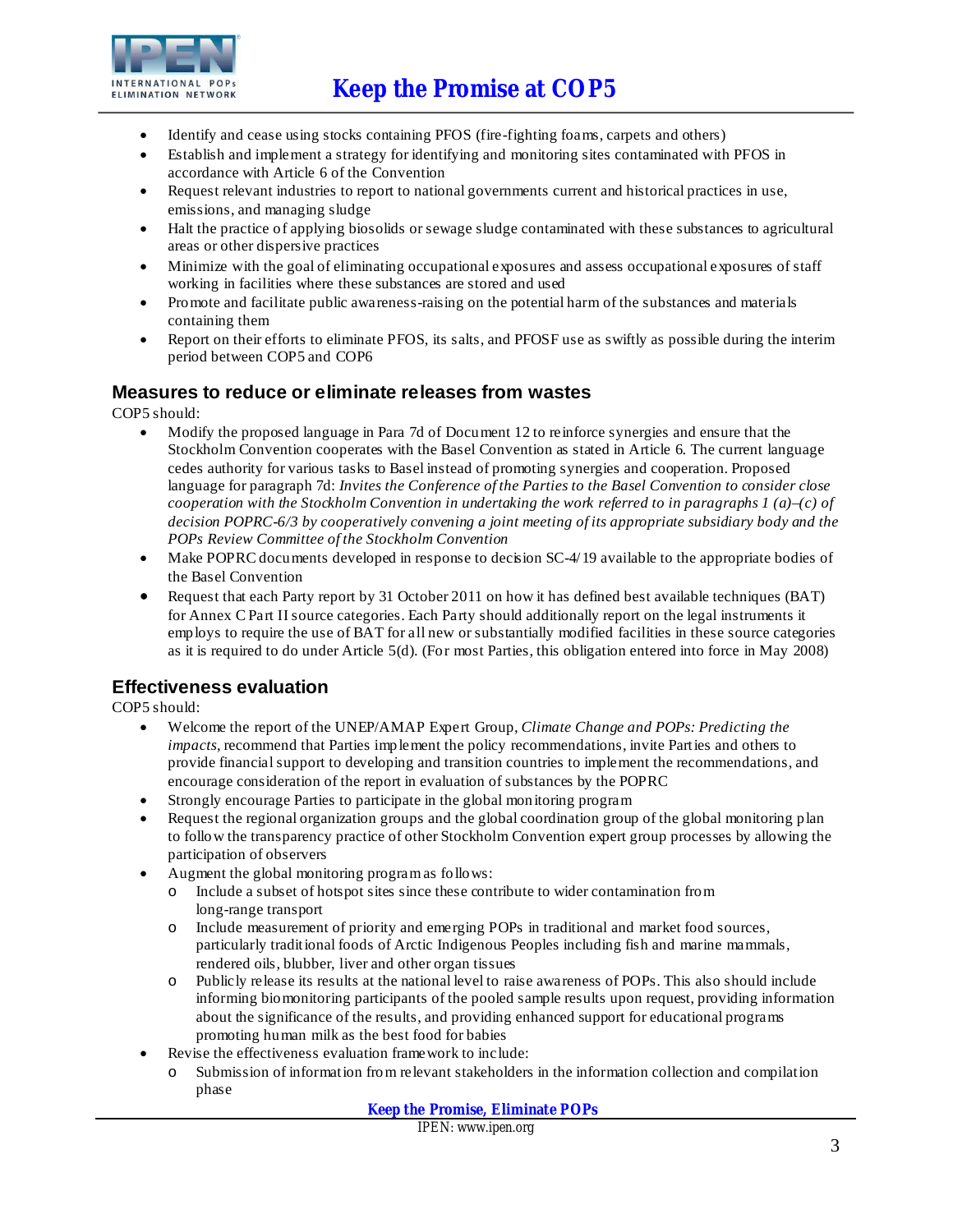

- o Compilation and reporting of data limitations and information gaps in the information analysis phase
- o Brief narrative information fromcountries that summarizes priority actions and constraints encountered
- Include additional indicators to more closely track the Convention such as:
	- o Efforts to eliminate brominated diphenyl ethers from the recycling streams as swiftly as possible
	- o Efforts to reduce and eliminate substances listed in Annex B as swiftly as possible
	- o Exports and imports of chemicals listed in AnnexA and Annex B including the purpose of the action
	- o The definition of BAT and whether it has been promoted for existing sources and required for newly constructed or substantially modified sources
	- o Implementation of requirements for destruction or irreversible transformation of POPs in wastes
	- o Implementation of requirements to prevent disposal operations that may lead to recovery, recycling, reclamation, direct reuse or alternative uses of persistent organic pollutants
	- o Cooperation and consultation with nationalstakeholders, including women's groups and groups involved in the health of children, in order to facilitate the development, implementation and updating of their implementation plans
	- o Integration of NIPs into sustainable development strategies
	- o Implementation of exchange of information on alternatives to POPs, including information relating to their risks as well as to their economic and social costs
	- o Degree of outreach to relevant stakeholders including women, children and the least educated
	- o Degree of public participation in addressing POPs and their health and environmental effects including opportunities for providing input at the national level regarding implementation of the Convention
	- o Development of pollutant release and transfer registers, for the collection and dissemination of information on estimates of the annual quantities of the chemicals listed in Annex A, B or C that are released or disposed of
	- o Degree to which the financial mechanismand technical assistance meet country needs for implementation of the Convention
- Revise the terms of reference of the effectiveness evaluation committee to provide for the participation of observers in meetings of the committee which is consistent with the transparency practice of other Stockholm Convention expert group processes
- Request Parties to increase efforts to ensure timely and accurate reporting under Article 15

#### **Lindane**

- Parties should comply with Convention requirements to submit written notification of their wish to use the specific exemption.
- · COP5 should request the Secretariat to cooperate with WHO to do the following:
	- o Identify and compile information on safer alternatives, especially technically feasible, affordable nonchemical alternatives such as the LiceMeister Comb identified in the POPs Free Project
	- o Develop a guidance document on transition to safer, alternative treatments
	- o Promote use of safer alternatives to lindane as a treatment for head lice and scabies
	- o Promote awareness-raising on safer alternatives among all Parties
	- o Review the continued need for the specific exemption for evaluation by COP6

## **Best Available Techniques / Best Environmental Practices (BAT/BEP)**

COP5 should:

- Remind Parties to take the BAT/BEP Guidelines into consideration for planning, actions, and decisionmaking related to Article 5 substances
- · Request all relevant Parties to develop and implement an action plan to control the dioxin sources that they have identified in their national dioxin inventories  $2$
- Encourage demonstration pilot projects that implement the BAT/BEP guidelines, especially in sectors with well-defined solutions such as medical waste

<sup>-</sup><sup>2</sup> All Parties, within two years of the Convention's entry into force, are obliged to develop these plans. For most Parties, the twoyear period ended in May 2006, but it appears many have not yet completed this action plan.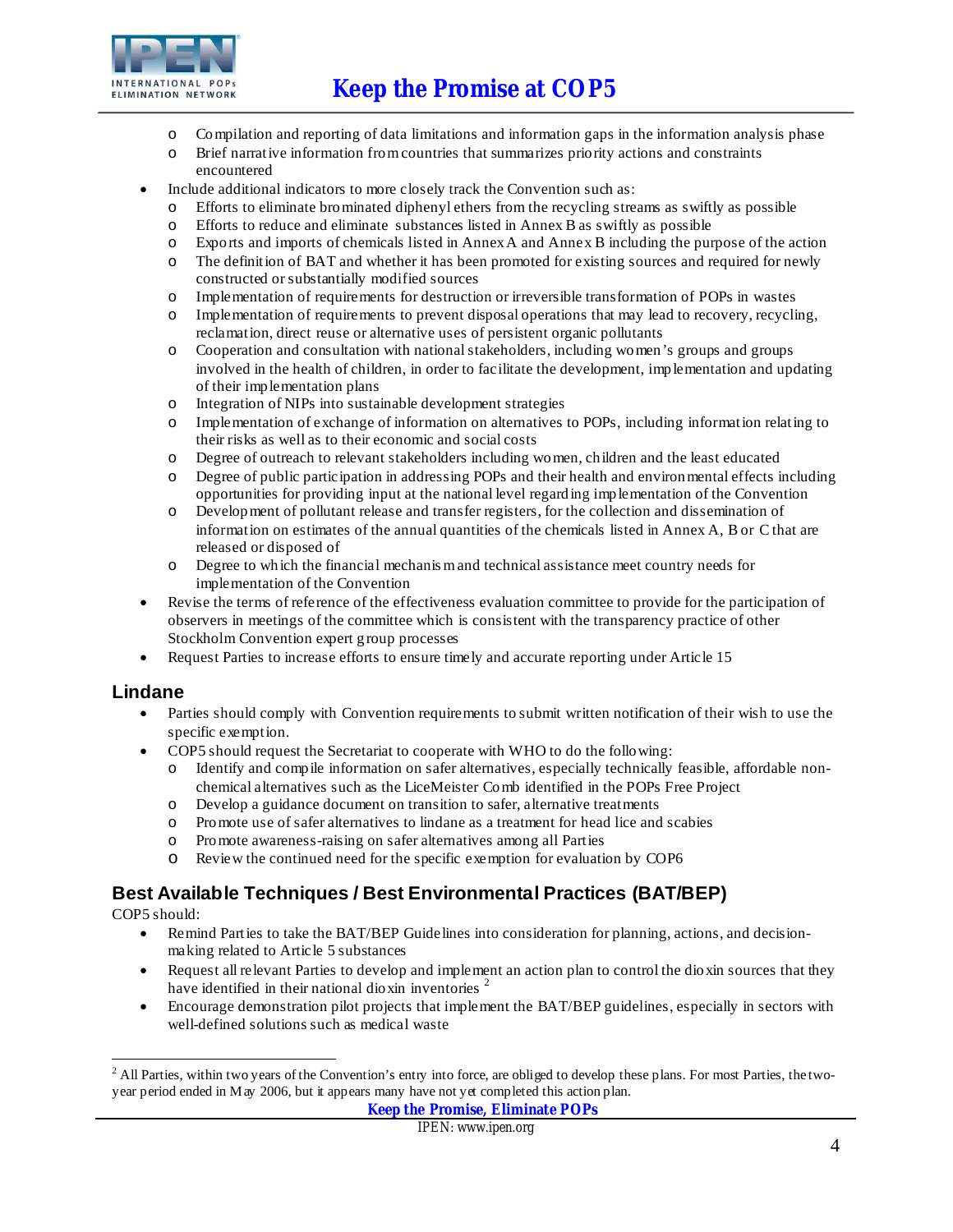

- Include the following revisions to the BAT/BEP Guidelines updating procedure:
	- o Collaboration and synergies with the POPRC due to expertise on new POPs
	- o Allocate positions in the expert group for public interest NGO representatives as done for all previous meetings of the BAT/BEP expert group
	- o Provide greater emphasis on source categories specific to developing and transition countries
- Recommend that work on BAT/BEP outside of Article 5 and Annex C should involve, and be closely coordinated with, the POPRC to make use of existing expertise and avoid duplication of efforts

### **Financial resources and mechanism**

COP should:

- Note that there is a large gap between the full incremental costs that developing countries and countries with economies in transition need to fulfill their Convention obligations and the amount of funds that are available through the Convention financial mechanism<sup>3</sup>
- Note that only 9.8% of the GEF portfolio is dedicated to the POPs focal area  $4$
- Encourage countries to include chemicals related issues in national development programmes to help raise the profile of chemicals management and draw attention to its importance to donor countries and private sector
- · Encourage countries to broadly implement the Polluter Pays Principle and its application to the internalization of costs of chemicals management as a significant financial resource that could be available for the sound management of chemicals and hazardous wastes
- · Encourage countries to provide the Secretariat with information on challenges faced by countries and civil society groups as well as their needs in order to provide adequate assistance through brokering tool
- Request the Secretariat to hire an independent consultant to conduct the needs assessment and prepare a report for review at COP6
- The financial mechanism guidance should recommend activities that promote information generation and dissemination, education, training, public participation and awareness-raising of stakeholders and the general public
- Given the effectiveness of the POPRC, an open-ended intersessional electronic working group on financial resources and mechanisms could produce useful results and be cost-effective
- · COP5 should recommend to the GEF that it restore its past practice of allowing NGOs with the capability to do so to execute GEF Medium Sized Projects (MSPs).<sup>5</sup>

## **Synergies**

COP5 should:

- Ensure that elements and goals unique to each of the three conventions should not be sacrificed to the goal of achieving synergies among the three conventions
- · Support activities and the development of advice to assist in the coordination of community engagement in the synergy activities at a national level
- · Ensure community engagement and consultation over the joint secretariats' global public awareness and outreach activities
- · Support critical evaluation of the success and effectiveness of a common systemfor the development, management and distribution of information and outreach materials

# **Standardized Toolkit**

**Keep the Promise, Eliminate POPs**

 $\overline{a}$  $3$  The draft report on the second review of the financial mechanism states that "that the full needs identified in this study for 2004-2009 were USD 3,336.48 million, and that the POPs funding level at the GEF for this period of time was USD 300 million."

<sup>4</sup> \$4.34 billion for the GEF-5 period (July 1, 2010, to June 30, 2014), of which 425 million will be programmed under the chemicals focal area (9.8%); in contrast, climate and biodiversity occupy 31% and 28% of the GEF-5 budget respectively

 $<sup>5</sup>$  It appears that the GEF has a new policy making NGOs ineligible to execute projects other than through the Small Grants</sup> Programme, a policy which fails to recognize the important and unique contributionsto the success of the Convention that NGOs can make.